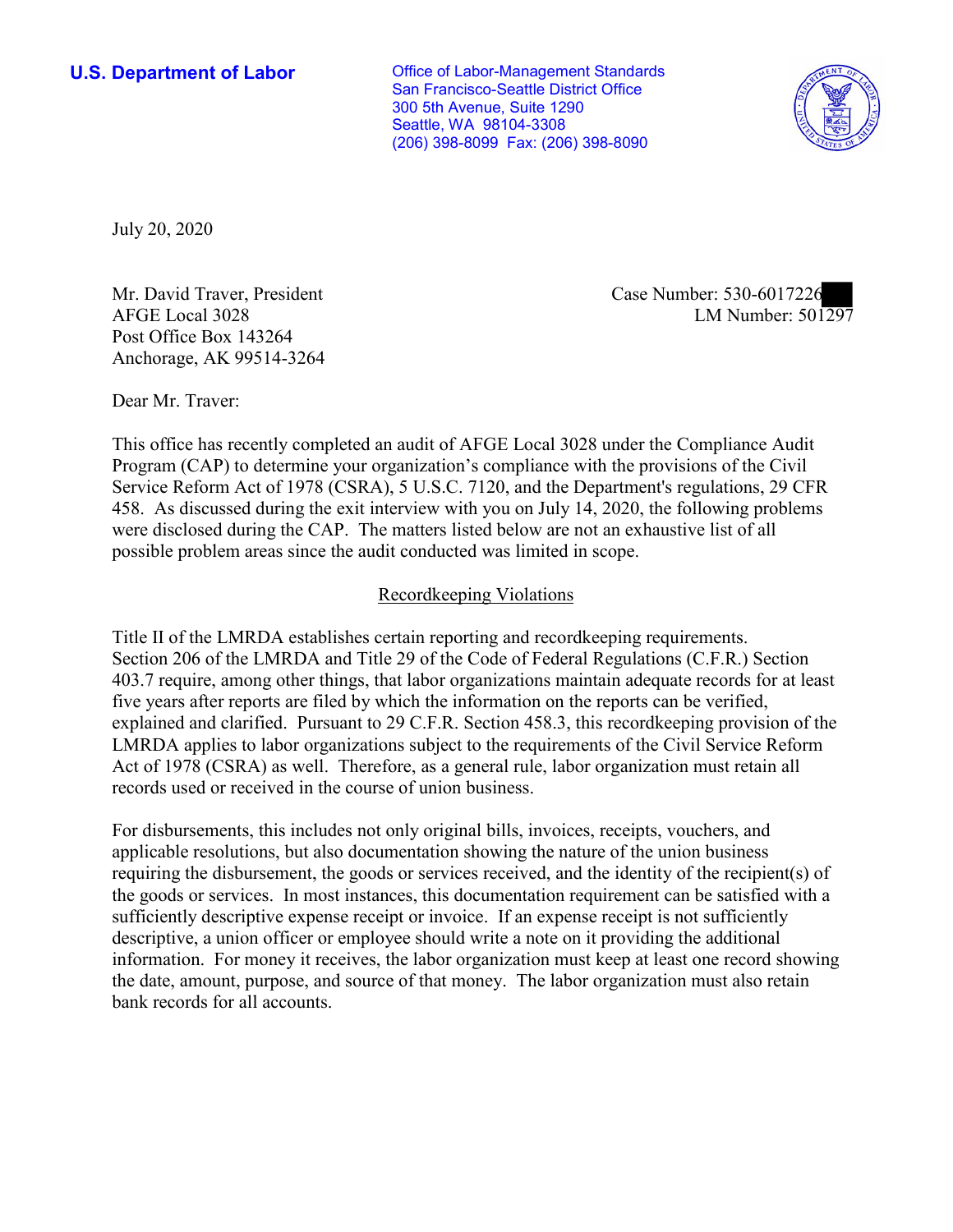The audit of Local 3028's 2018 records revealed the following recordkeeping violations:<br>1. General and Debit Card Expenses

Local 3028 did not retain adequate documentation for expenses incurred by union officers totaling at least \$[4,935.68.](https://4,935.68) For example, Local 3028 did not retain three hotel receipts totaling [\\$2,349.30](https://2,349.30). In addition, at least three receipts totaling \$269.59 were photocopied rather than original receipts

 disbursements. The president and treasurer (or corresponding principal officers) of your As noted above, labor organizations must retain original receipts, bills, and vouchers for all union, who are required to sign your union's LM report, are responsible for properly maintaining union records.

2. Failure to Record Receipts

Local 3028 did not record in its receipts records checks received from members for payment of guests to attend the Local 3028 holiday party totaling at least \$1,700. Cash payments received from members for guests to attend the holiday party were recorded in the union records. Union receipts records must include an adequate identification of all money the union receives. The records should show the date and amount received, and the source of the money.

3. Disbursement Dates not Recorded

 disbursements when it actually pays out money. Failure to record the date money was disbursed could result in the union reporting some disbursements for a different year than Check entries in Local 3028's disbursement journal for a four month sample period did not reflect the dates the union wrote checks. Union disbursement records must show the date of disbursement. The date of disbursement is required to verify, explain, or clarify amounts required to be reported in Statement B (Receipts and Disbursements) of the LM-3. The LM-3 instructions for Statement B state that the labor organization must record when it was actually disbursed.

Based on your assurance that Local 3028 will retain adequate documentation in the future, OLMS will take no further enforcement action at this time regarding the above violations.

## Reporting Violation

Pursuant to 29 C.F.R. Section 458.3, the requirement under 29 C.F.R. Section 402.4 implementing LMRDA Section 201(a) is made applicable to labor organizations subject to the requirements of the CSRA. This provision requires labor organizations to file copies of any revised constitution and bylaws when it files its annual financial report. The audit disclosed a violation of this requirement. Local 3028 amended its constitution and bylaws in 2018, but did